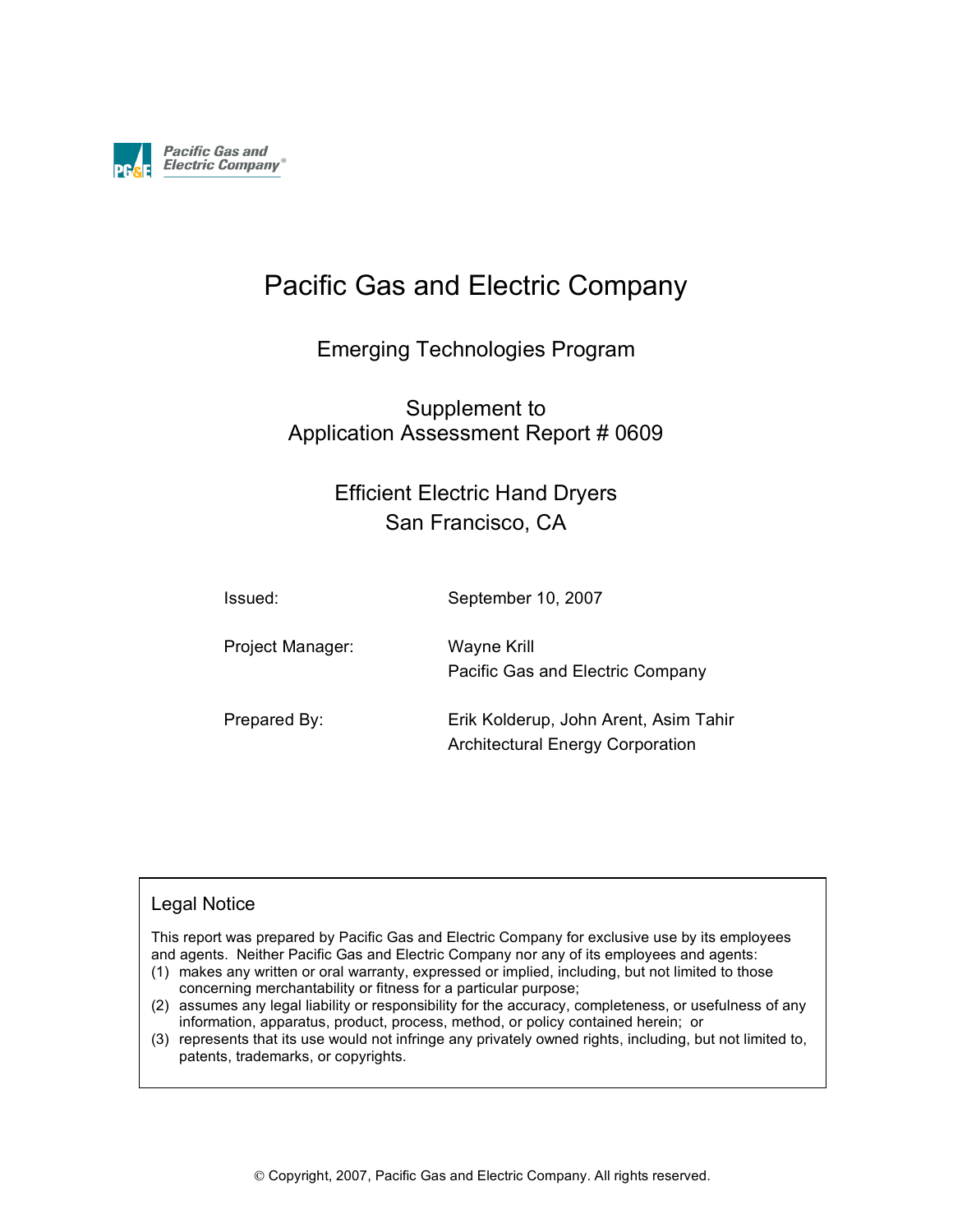## **Efficient Electric Hand Dryers Evaluation Report Table of Contents**

| 0.0 |  |
|-----|--|
| 1.0 |  |
| 2.0 |  |
| 2.1 |  |
| 2.2 |  |
| 2.3 |  |
| 2.4 |  |
| 3.0 |  |
| 3.1 |  |
| 3.2 |  |
| 3.3 |  |
| 3.4 |  |
| 3.5 |  |
| 4.0 |  |
| 4.1 |  |
| 4.2 |  |
| 4.3 |  |
| 5.0 |  |
| 6.0 |  |

This evaluation report is a supplement to Report #0609, *Marketable Technologies for the Hospitality Segment*. The full list of supplements follows:

- Occupancy-Based Guestroom Controls
- Hotel Bathroom Lighting Controls
- Laundry Ozone Generators
- Demand Controlled Ventilation
- Card-Key Guestroom Controls
- Efficient Electric Hand Dryers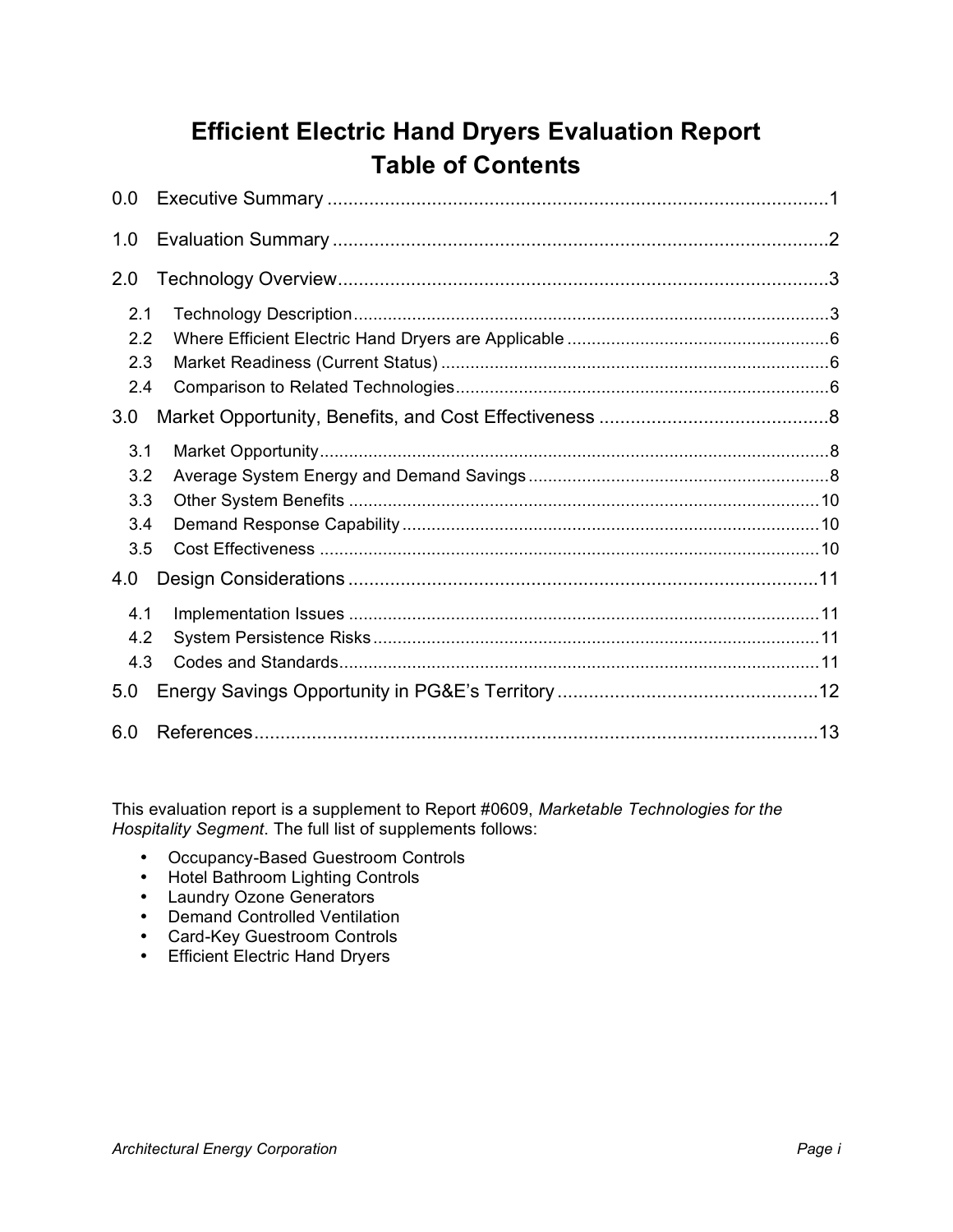### **List of Tables**

# **List of Figures**

| Figure 2-1: XLERATOR® Hand Dryer (source: http://www.exceldryer.com) 4        |  |
|-------------------------------------------------------------------------------|--|
| Figure 2-2: Mitsubishi Jet Towel (source: http://www.mitsubishijettowel.com)5 |  |
|                                                                               |  |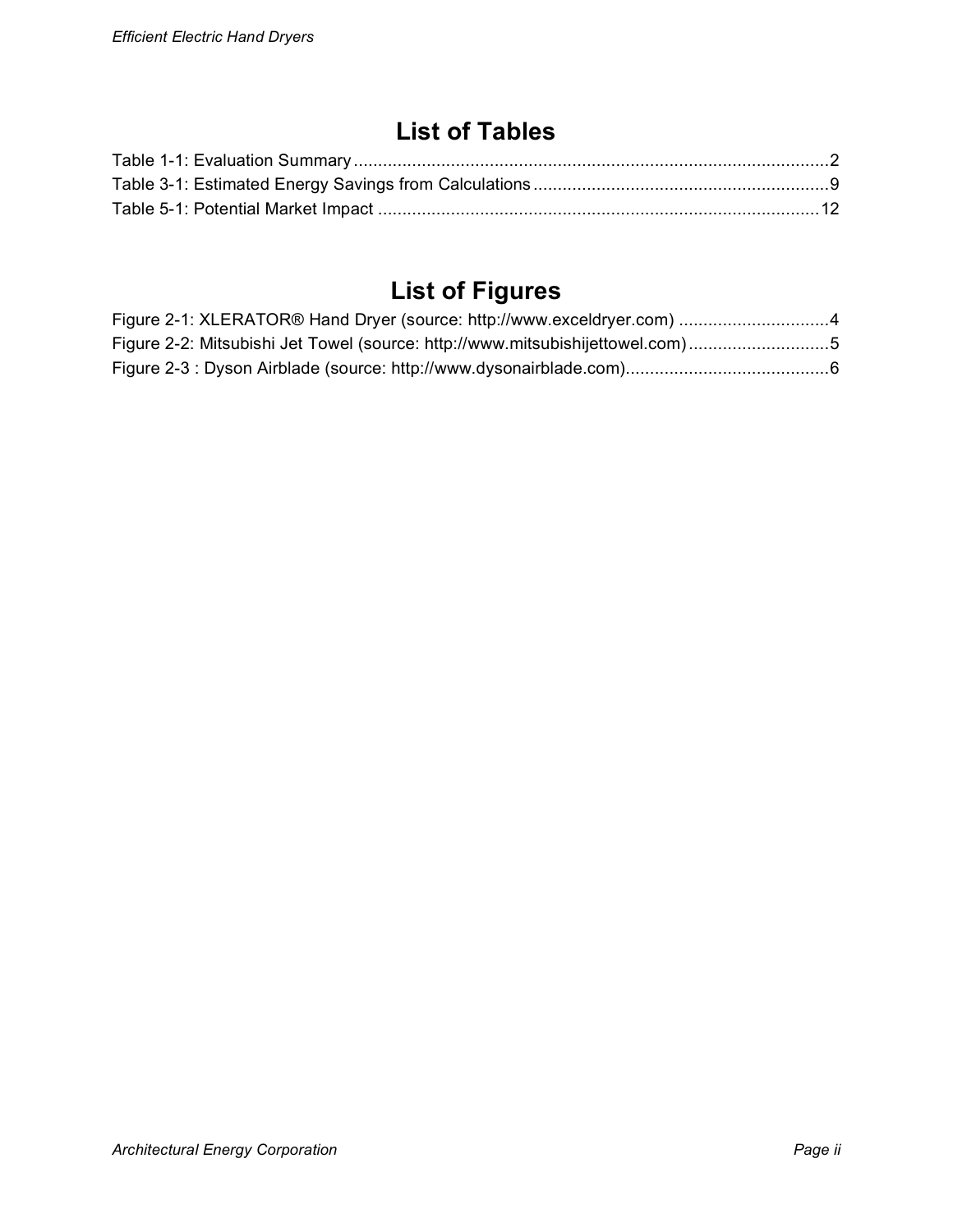### **Preface**

The San Francisco office of Architectural Energy Corporation (AEC), an energy and environmental research, development, and design consulting firm headquartered in Boulder, Colorado, prepared this document for PG&E. The report was contributed to by Asim Tahir, and reviewed for technical quality and responsiveness by Erik Kolderup and Donald Frey. Wayne Krill of PG&E provided guidance and input as project manager.

Please note that product and manufacturer names used in this report are proprietary and may be trademarked and copyrighted.

### **Acknowledgements**

This project would not have been possible without the ongoing assistance of Steve Hutchison, PG&E's Hospitality Segment Program Manager and of Sharon Harris, Account Services Manager for major hotels.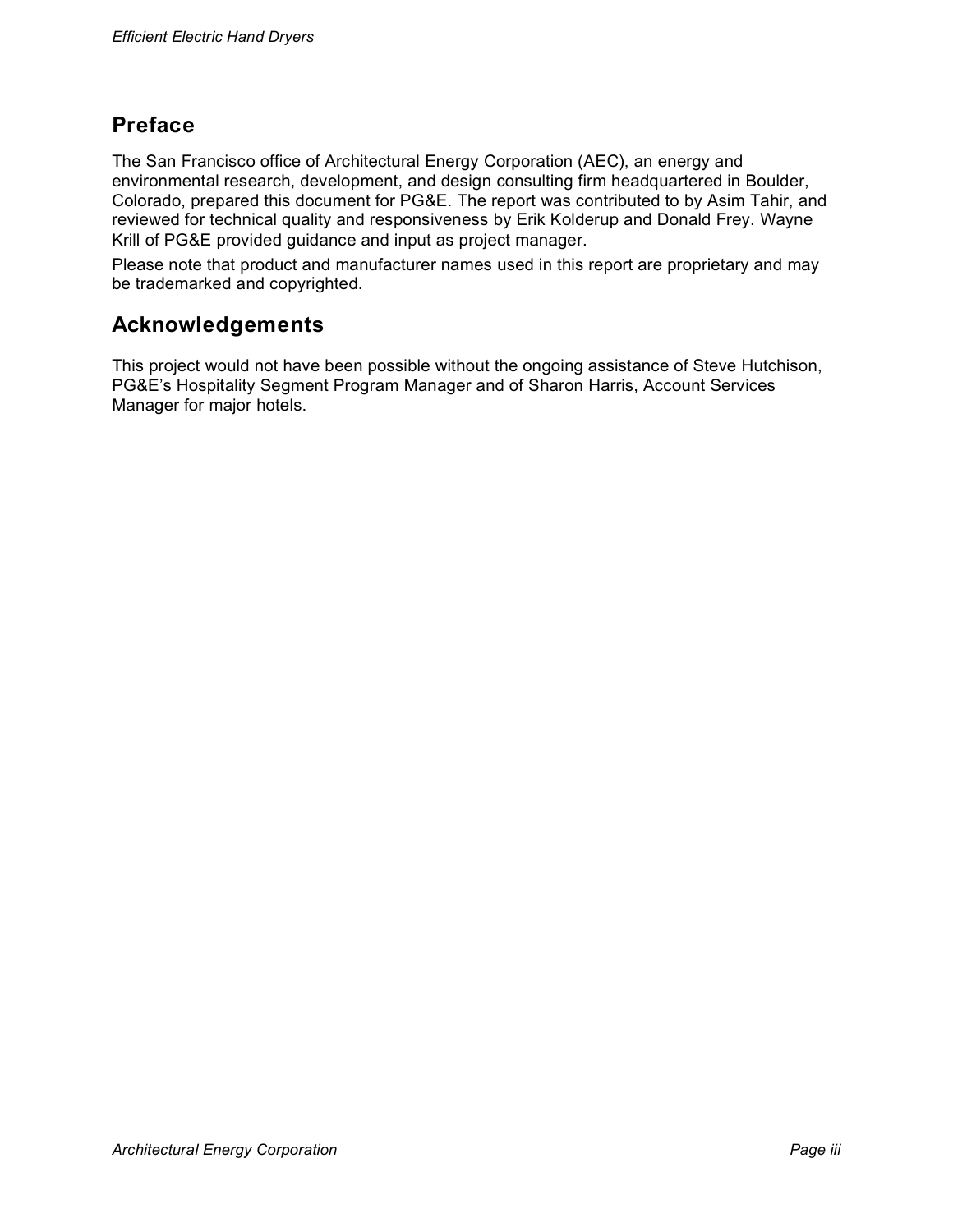# **0.0 Executive Summary**

Manufacturers of **various electric hand dryers on the market claim reduced energy consumption and faster drying time compared to traditional electric hand dryers.** The two products available in the United States market that were studied for this report are the XLERATOR Hand Dryer by Excel Hand Dryers and the Jet Towel manufactured by Mitusbishi Electric and distributed in the U.S. by PACARC, LLC.

For both of these products the **payback depends heavily on how often the unit is used per day and whether it is replacing an existing electric hand dryer or replacing paper towels**. If a product is replacing paper towels, there may be overall cost savings but an increase in electric energy consumption and demand.

Both of these products show the **most promise for installations in hotels with meeting spaces** and **conference facilities where the existing bathroom load is high**, or for **employee restrooms**.

The XLERATOR costs \$620 per unit and can save 2,372–11,860 kWh annually, depending on frequency of use. **The payback ranges between 0.4 and 2.2 years**.

The Mitsubishi Jet Towel costs \$1,500 per unit and can save 2,646–13,228 kWh annually, depending on frequency of use. **The payback ranges between 0.9 and 4.7 years.**

**No existing PG&E program offers rebates specifically for highly efficient electric hand dryers.** Although they can qualify for incentives under SPC programs, it might be more effective to offer flat rate rebates such as those offered for efficient kitchen appliances. With an assumed rebate of \$200 per unit the payback range for the XLERATOR drops to between 0.3 and1.5 years; and for the Jet Towel, to between 0.8 and 4.1 years.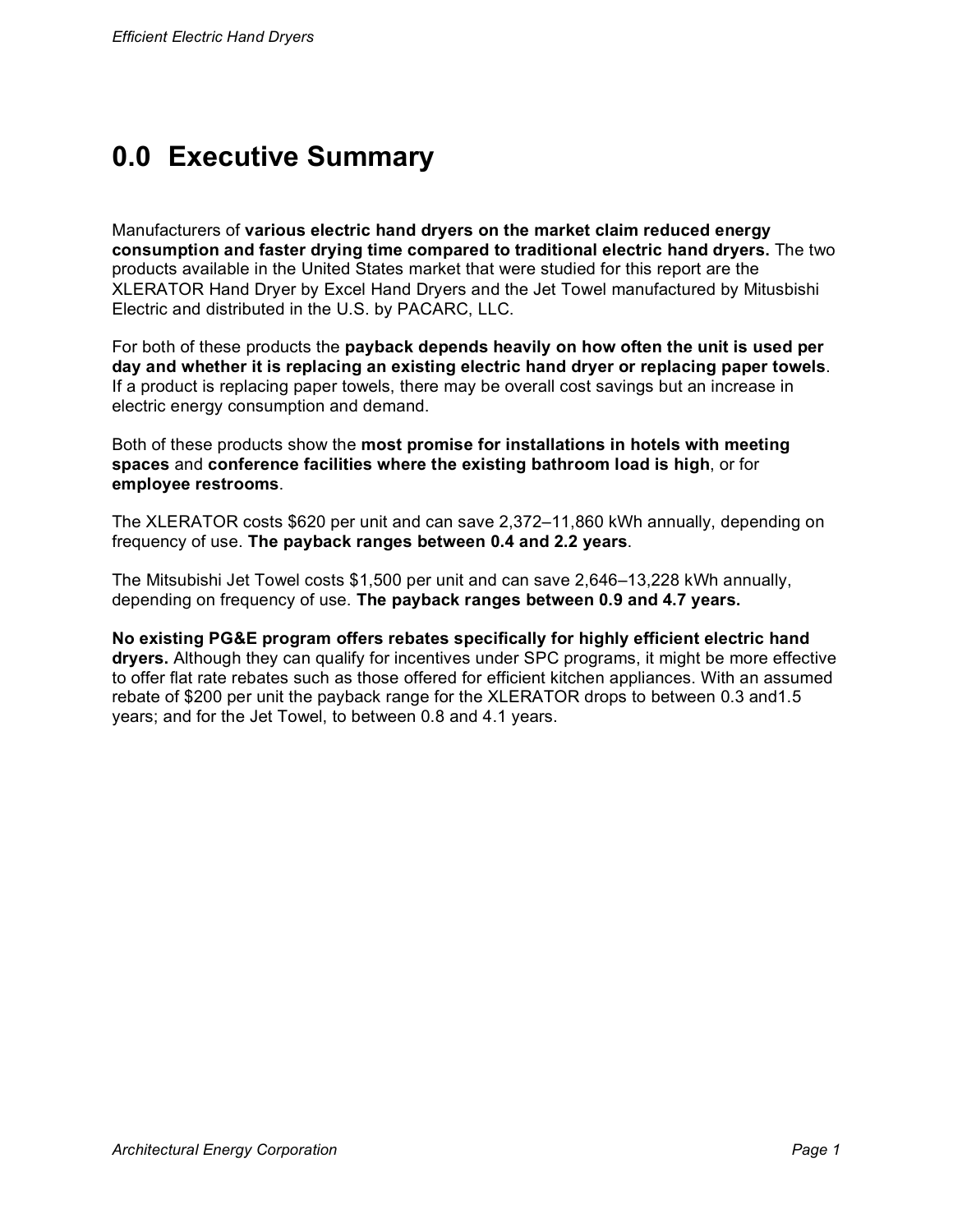# **1.0 Evaluation Summary**

There are various electric hand dryers on the market that claim reduced energy consumption and faster drying time compared to traditional hand dryers. The two products available in the United States market are the XLERATOR Hand Dryers by Excel Hand dryers and the Jet Towel manufactured by Mitusbishi Electric and distributed in the U.S. by PACARC, LLC. The paybacks for both products are similar, and depend heavily on how often the units are used per day and whether they are replacing existing hand dryers or replacing paper towels. If an efficient electric hand dryer replaces paper towels, there will be overall cost savings but an increase in electric energy consumption and demand. Both of these products show the most promise for installations in hotels with meeting spaces and conference facilities where the existing bathroom load is high. They also show promise for use in employee restrooms. The XLERATOR was introduced to the market in 2002 and generated much interest. The Jet Towel has been in use in Japan for over 10 years and has recently been introduced to the U.S. market by PACARC LLC. At an estimated retail cost of \$1,765 per unit it is almost three times as expensive as the XLERATOR (\$620); it also generates higher savings.

| Criteria                      | <b>Score</b><br>$(1 = poor,$<br>$10 =$ excellent) | <b>Notes</b>                                                                                                                                                                                                                                                                              |
|-------------------------------|---------------------------------------------------|-------------------------------------------------------------------------------------------------------------------------------------------------------------------------------------------------------------------------------------------------------------------------------------------|
| Speed of Implementation       | 8                                                 | A simple off-the-shelf product that can be easily installed by<br>in-house staff.                                                                                                                                                                                                         |
| <b>Focus on Products</b>      | 8                                                 | Product is well-defined and benefits are readily understood.                                                                                                                                                                                                                              |
| Demand Reduction              | 5                                                 | 2-3 kW demand reduction per unit if replacing a standard<br>dryer. Demand will increase if existing hand drying method is<br>paper towels.                                                                                                                                                |
| <b>Cost Effectiveness</b>     | 5                                                 | Significant initial cost with payback dependent upon<br>frequency of use. Retail cost ranges from \$620-\$1,765 for<br>the products with significant discounts available for volume<br>purchase. Payback depends on frequency of use and ranges<br>from 0.4 to 4.7 years for the products |
| Persistence                   | $\overline{7}$                                    | Savings should persist over product's life.                                                                                                                                                                                                                                               |
| <b>Customer Satisfaction</b>  | 6                                                 | Potential risk for guest dissatisfaction, as the unit is<br>significantly different from standard dryers                                                                                                                                                                                  |
| Supply                        | 3                                                 | Specific product only offered by one supplier. Other efficient<br>products are available but do not compare favorably with Jet<br>Towel                                                                                                                                                   |
| <b>Market Size</b>            | 5                                                 | Applicable to the majority of hotels. Will be ideal for hotels<br>with high traffic restrooms in common areas. For example,<br>those with event space or conference facilities.                                                                                                           |
| Magnitude of Energy Savings   | 5                                                 | 2,000–13,000 kWh annually per unit depending on usage.                                                                                                                                                                                                                                    |
| PG&E Program                  | 7                                                 | Can be offered with simple rebates like other off-the-shelf<br>efficient products.                                                                                                                                                                                                        |
| <b>Existing Installations</b> | 3                                                 | Numerous installations worldwide. Many existing U.S.<br>installations.                                                                                                                                                                                                                    |

#### **Table 1-1: Evaluation Summary**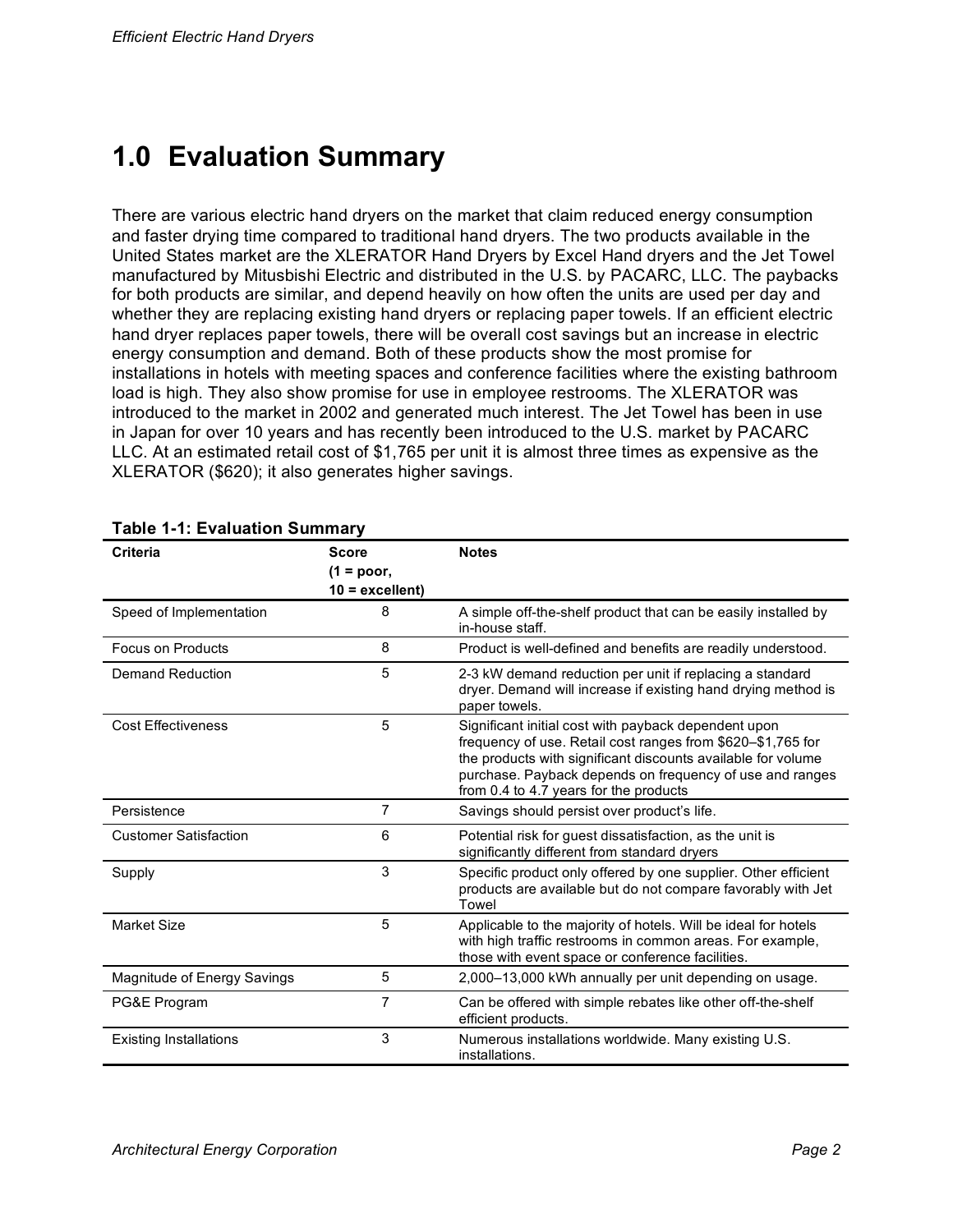# **2.0 Technology Overview**

This report summarizes the status and potential benefits of efficient electric hand dryers that use less energy than standard models and have faster drying time. Conventional electric hand dryers use heated air at moderate velocity to disperse and evaporate water from hands being rubbed together. These dryers require up to 45 seconds to completely dry hands. Many facilities tend to use only paper towels since hand dryers don't provide adequate drying in a reasonable amount of time. Some facilities will have paper towels in addition to hand dryers. Janitorial staff needs to restack paper towels and clear the waste paper bins periodically. Most of the luxury hotels will use high quality towels with more fiber content and a lower percentage of recycled materials. Conventional dryers also blow off the water from the user's hands onto the floor or on to the user's clothing, which may be an unsatisfactory characteristic of their operation.

#### **2.1 Technology Description**

Three major products are discussed in this report. As mentioned above, two of them are currently available in the U.S. The third, the Dyson Airblade, is not yet available in the U.S. market but is expected to be offered here in future. All have slightly different positive and negative attributes. The XLERATOR and Jet Towel both report that they are ADA compliant.

#### *2.1.1 XLERATOR Hand Dryer*

The XLERATOR Hand Dryers are similar in design to conventional dryers. Three models are offered. The only difference between them is the finish on the cover. Where the XLERATOR differs from conventional dryers is in the way it operates. It blows air at a higher temperature than conventional dryers (135° F) at higher speed (16,000 linear feet per minute), removing some of the water from the user's hands and evaporating the rest. This combined strategy helps to cut down the drying time to about 15 seconds, or less than half the time it takes to dry hands with a conventional dryer. It also draws less power (1,370 Watts) than conventional dryers, The removed water droplets may be blown off the user's hands on to the user's clothes or on to the floor. These are both undesirable aspects of this dryer that are addressed by other models.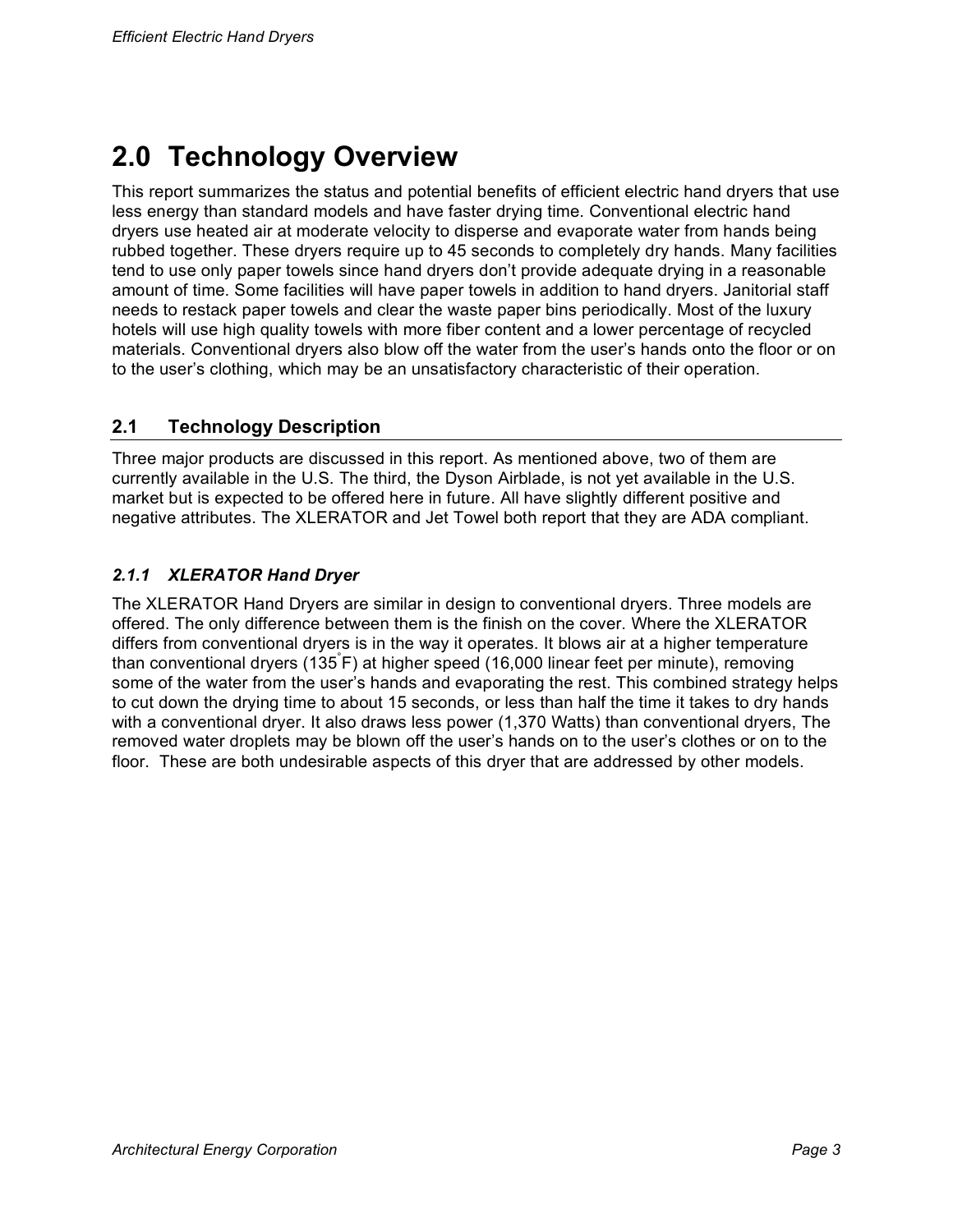

**Figure 2-1: XLERATOR® Hand Dryer (source: http://www.exceldryer.com)**

#### *2.1.2 Jet Towel*

The operation of the Jet Towel is a significant departure from the design of conventional hand dryers. It works with ambient air without any heating, saving significantly on the power required. It requires only 650 Watts to operate. Rather than holding hands stationary in the path of the airflow, hands are inserted flat into the Jet Towel and slowly withdrawn, ensuring that the maximum surface area is dried. The high-speed Jet Towel's strong air current removes water from both sides of the hands with a powerful gust measuring close to 18,000 linear feet per minute. Water blown off the hands is collected in the unit's drain tank, so the floor and the user's clothes stay dry.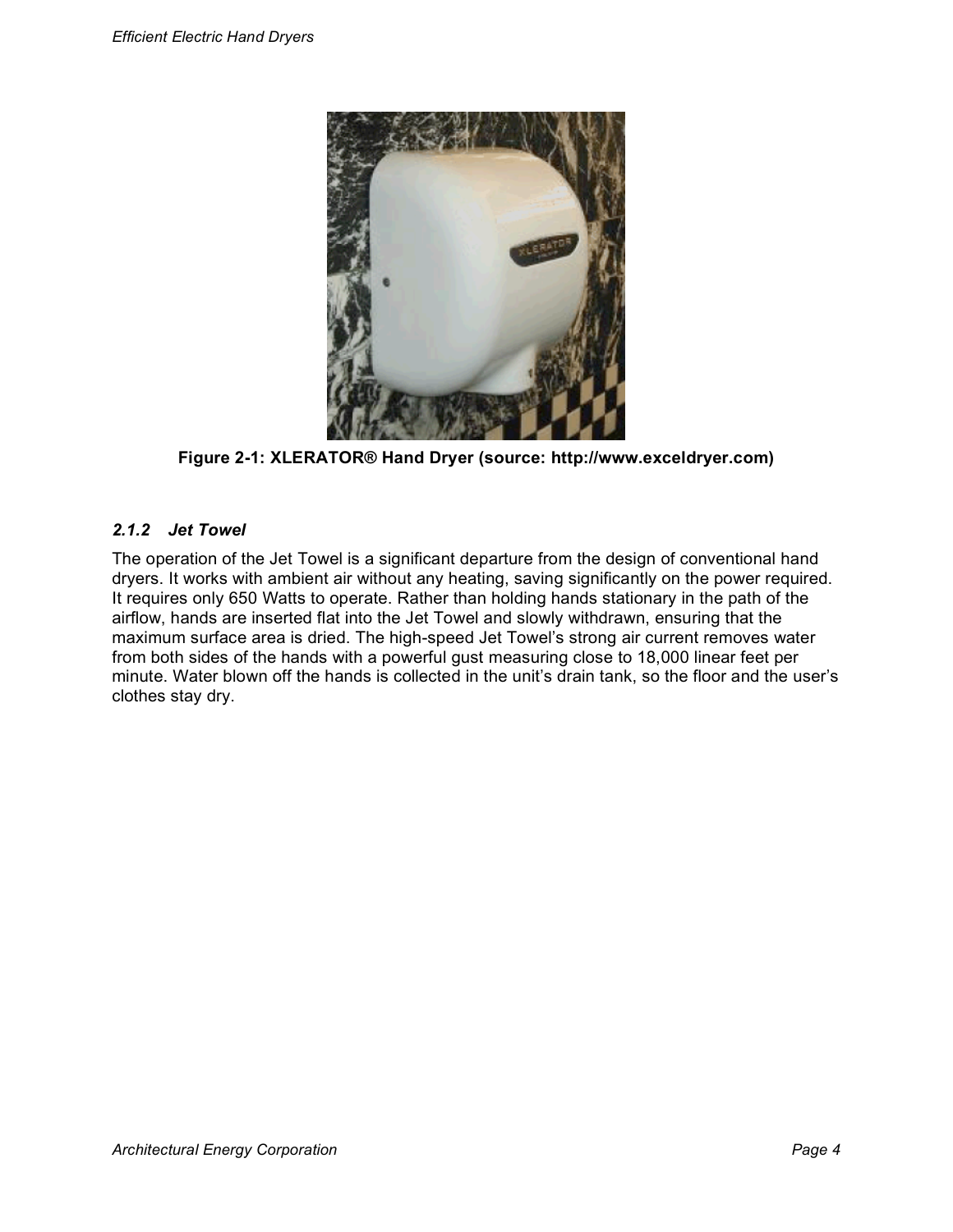

**Figure 2-2: Mitsubishi Jet Towel (source: http://www.mitsubishijettowel.com)**

The water collection tank needs to be periodically emptied, which can be done at the same time the restroom is being cleaned. A disadvantage is that high velocity ambient air sometimes leaves the hands feeling cold. Feedback from existing installations has been positive. It also generates less noise than the XLERATOR or other conventional dryers.

#### *2.1.3 Dyson Airblade*

The Dyson Airblade is not yet available in the U.S. market but is expected to be offered in the near future. Currently it is only being offered in the U.K. and Europe. It is mentioned here for comparison with the Mitsubishi Jet Towel as it appears to be very similar in design and operation. However it is not as efficient as the Jet Towel. The Dyson Airblade forces unheated air through a 0.3mm gap along its entire 9-inch width at over 35,000 linear feet per minute to create a high velocity curtain of air that wipes hands dry in just 10 seconds. Where this differs significantly from the Jet Towel is how the collected water is handled.

Standard hand dryers simply blow the bacteria-laden water from wet hands onto the floor or, worse still, on to users' shoes and clothes.

The Airblade uses an iodine resin micro filter to process the collected waste water from drying hands and removes 99.9% of its bacteria. This disinfected water is then atomized using an oscillating crystal plate and released harmlessly back into the room as an invisible mist. Therefore, no water reservoir has to be emptied each time the bathroom is cleaned.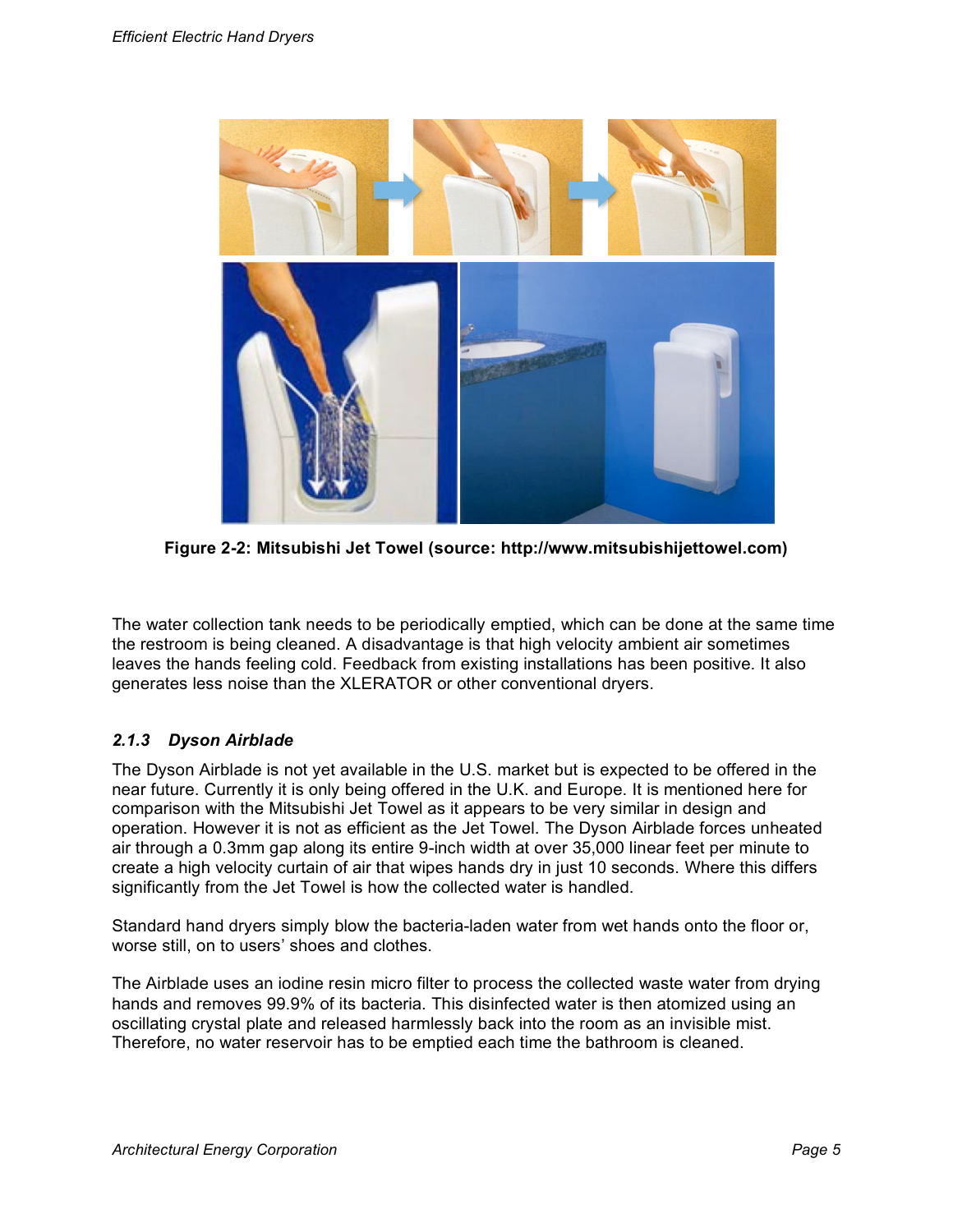

**Figure 2-3 : Dyson Airblade (source: http://www.dysonairblade.com)**

#### **2.2 Where Efficient Electric Hand Dryers are Applicable**

Efficient electric hand dryers can be used in lobby restrooms, employee restrooms, and other high traffic restrooms in the hospitality industry. The Jet Towel and Airblade are also applicable for installation in hand washing areas in kitchens due to their sanitizing features. These models have also been used in healthcare and other applications with strict sanitary requirements.

#### **2.3 Market Readiness (Current Status)**

Since all the products considered are based on proprietary technologies, the availability of each product will be limited by the lead times and production capacity of the individual suppliers. The Dyson Airblade is not yet available in the U.S.

#### **2.4 Comparison to Related Technologies**

The XLERATOR is based on existing technology with improvements in air velocity and temperature. Users have reported it to be noisier than standard hand dryers at about 90 db. The perceived drawback is that it can atomize the water so that the accompanying germs diffuse into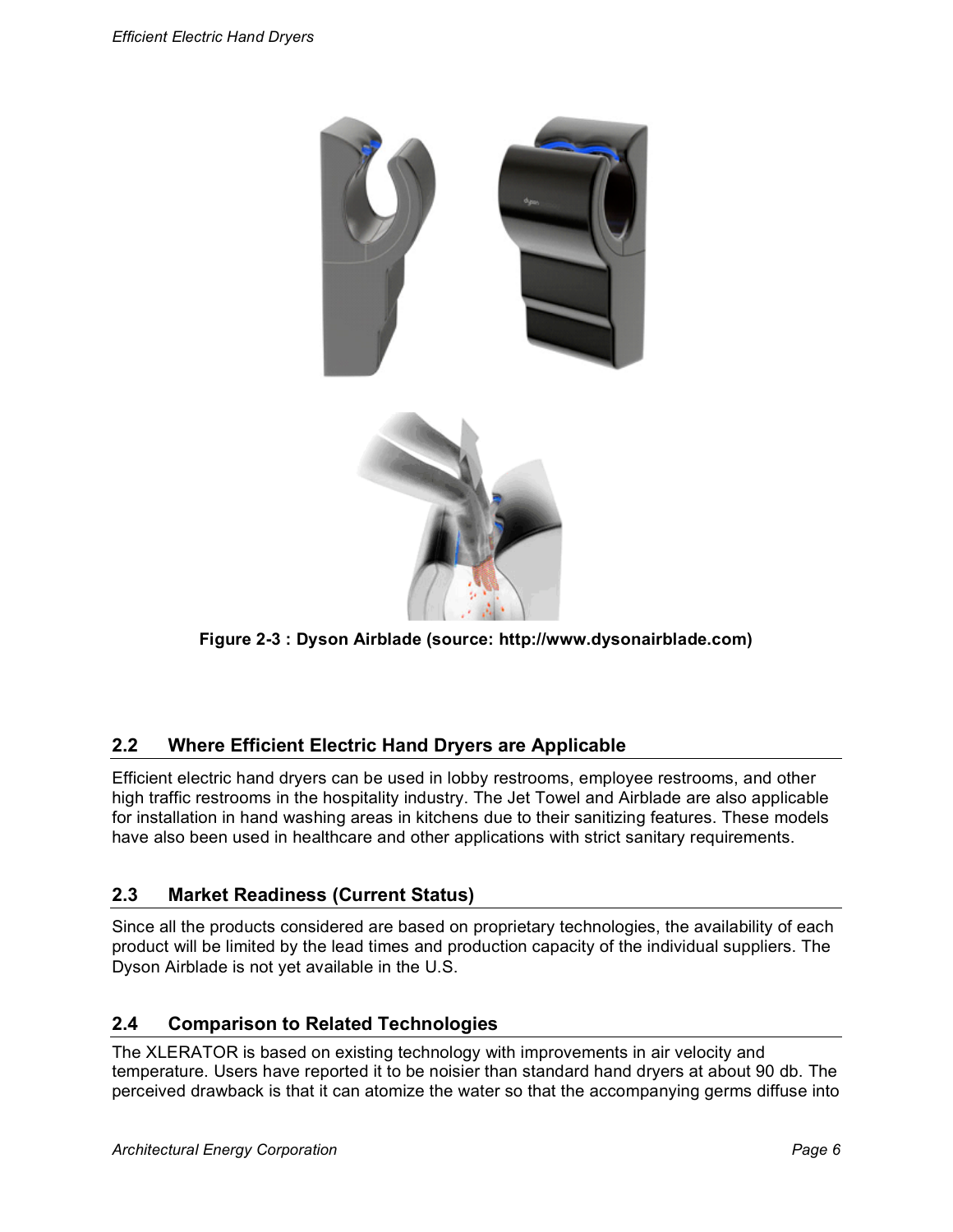the air where germs can spread farther. Standard hand dryers also have the same perceived drawback.

The Jet Towel is a proven product with 10 years of real-world operation in Japan. The main drawback is the need to empty the water collection reservoir periodically. The manufacturer claims that it needs to be emptied once a week, although a 35-employee restaurant reported that it had to be emptied at least daily. There is a risk of the reservoir overflowing in extremely high traffic restrooms, creating hazards due to slippery, wet floors. At 60 db, t is much quieter than the XLERATOR.

The Airblade filters the air before it blows it on users' hands, and runs the water though a cleansing system before atomizing and releasing it in the space. This may reduce the risk of spreading germs. This product is not yet available in the U.S.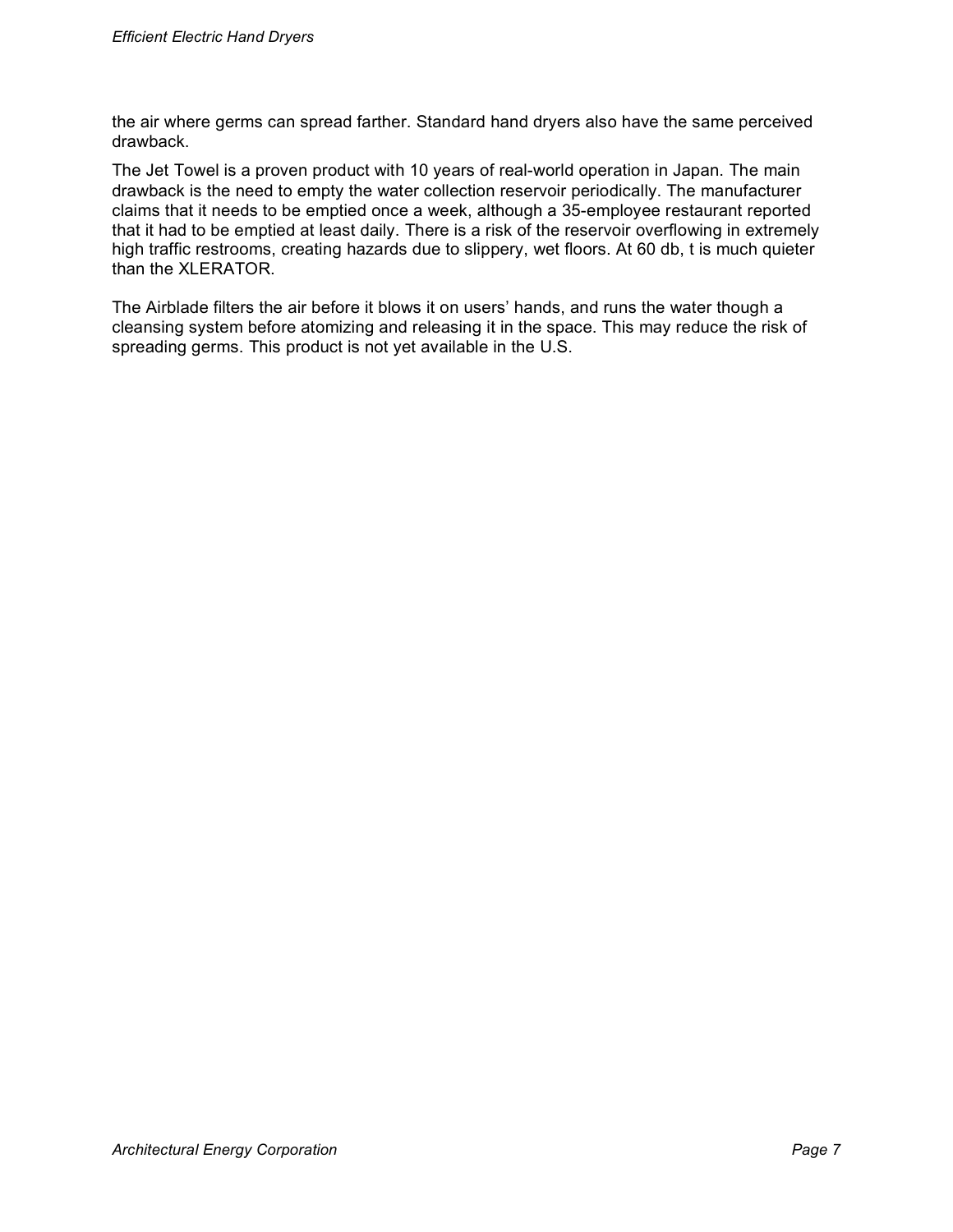## **3.0 Market Opportunity, Benefits, and Cost Effectiveness**

#### **3.1 Market Opportunity**

These products can be used in lobby restrooms, employee restrooms, and other high traffic restrooms in the hospitality industry. The Jet Towel and Airblade are good choices for installation in hand washing areas in kitchens due to their sanitizing features.

#### **3.2 Average System Energy and Demand Savings**

There are no existing third-party field studies for these products. The energy savings presented in this report are estimated using the power requirements of the unit reported by the manufacturers and assumptions about the frequency of use. The total energy savings are provided by both the reduction in power to operate the dryers and the reduced time required to dry hands. Frequency of use will vary with different installation locations so cost effectiveness is difficult to calculate. To account for this uncertainty, energy savings were calculated for various usage levels for comparison purposes.

It will be beneficial to conduct further field studies of this technology where the different variables can be quantified to generate more accurate estimates of energy and cost savings.

The unit costs used are based on retail prices. Significant discounts are offered by manufacturers for volume purchases. The payback period will be lower if units are ordered in volume.

There are currently no specific PG&E incentives that apply to efficient electric hand dryers. The results in the following table illustrate the economic impact of an incentive of \$200 per unit. The information in Table 3-1 shows that the more a dryer is used, the faster the efficient models will pay back. The paybacks for the less expensive models are less than two years (@ 400 uses per day), even without the rebate.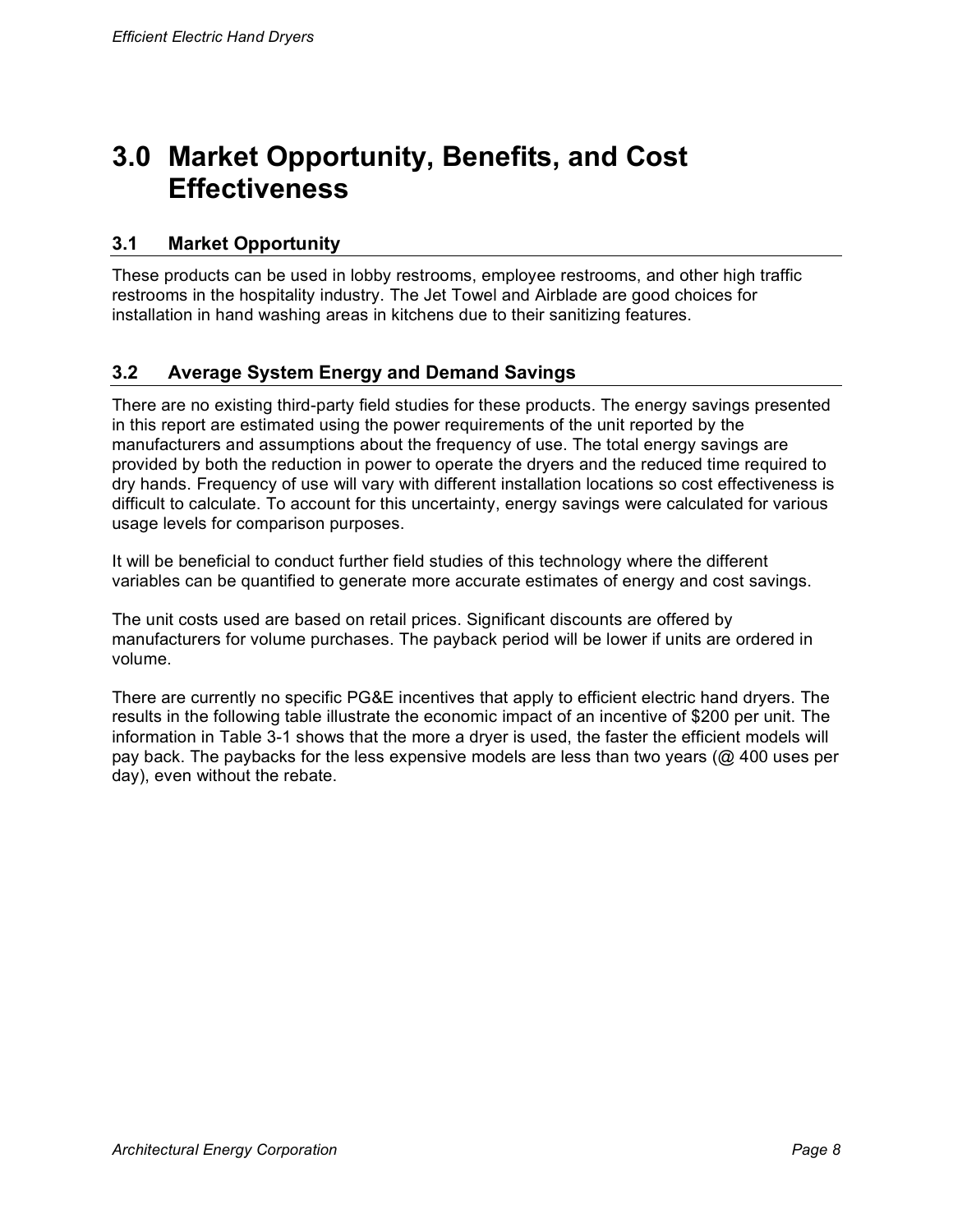| <b>Table 3-1: Estimated Energy Savings from Calculations</b> |  |
|--------------------------------------------------------------|--|
|--------------------------------------------------------------|--|

|                                      | <b>Standard Hand</b><br><b>Dryer</b>      | <b>XLERATOR®</b><br><b>Hand Dryer</b> | <b>Mitsubishi</b><br><b>Jet Towel</b> | <b>Dyson</b><br>Airblade |
|--------------------------------------|-------------------------------------------|---------------------------------------|---------------------------------------|--------------------------|
| <b>Total Power Draw (kW)</b><br>3.57 |                                           | 1.37                                  | 0.65                                  | 1.6                      |
| Drying time per use (sec)            | 37.5                                      | 12.5                                  | 5.5                                   | 10                       |
| <b>Installation Cost (\$)</b>        | \$300                                     | \$620                                 | \$1,500                               | \$1,100                  |
| Incentive / Rebate (\$)              |                                           | \$200                                 | \$200                                 | \$200                    |
| Installation Cost w/ rebate(\$)      |                                           | \$420                                 | \$1,300                               | \$900                    |
| Number of times used/day             | Energy Consumed per Day (kWh)             |                                       |                                       |                          |
| 200                                  | 7.45                                      | 0.95                                  | 0.20                                  | 0.89                     |
| 400                                  | 14.89                                     | 1.90                                  | 0.40                                  | 1.78                     |
| 600                                  | 22.34                                     | 2.85                                  | 0.60                                  | 2.67                     |
| 800                                  | 29.79                                     | 3.79                                  | 0.79                                  | 3.56                     |
| 1000                                 | 37.24                                     | 4.74                                  | 0.99                                  | 4.44                     |
|                                      |                                           |                                       |                                       |                          |
| Number of times used/day             |                                           | <b>Annual Energy Savings (kWh)</b>    |                                       |                          |
| 200                                  |                                           | 2,372                                 | 2,646                                 | 2,394                    |
| 400                                  |                                           | 4,744                                 | 5,291                                 | 4,787                    |
| 600                                  |                                           | 7,116                                 | 7,937                                 | 7,181                    |
| 800                                  |                                           | 9,488                                 | 10,583                                | 9,575                    |
| 1000                                 |                                           | 11,860                                | 13,228                                | 11,969                   |
| Number of times used/day             | Annual Cost Savings (Assuming \$0.12/kWh) |                                       |                                       |                          |
| 200                                  |                                           | \$285                                 | \$317                                 | \$287                    |
| 400                                  |                                           | \$569                                 | \$635                                 | \$574                    |
| 600                                  |                                           | \$854                                 | \$952                                 | \$862                    |
| 800                                  |                                           | \$1,139                               | \$1,270                               | \$1,149                  |
| 1000                                 |                                           | \$1,423                               | \$1,587                               | \$1,436                  |
|                                      |                                           |                                       |                                       |                          |
| Number of times used/day             |                                           | Payback in Years                      |                                       |                          |
| 200                                  |                                           | 2.2                                   | 4.7                                   | 3.8                      |
| 400                                  |                                           | 1.1                                   | 2.4                                   | 1.9                      |
| 600                                  |                                           | 0.7                                   | 1.6                                   | 1.3                      |
| 800                                  |                                           | 0.5                                   | 1.2                                   | 1.0                      |
| 1000                                 |                                           | 0.4                                   | 0.9                                   | 0.8                      |
| Number of times used/day             | Payback in Years with Rebate              |                                       |                                       |                          |
| 200                                  |                                           | 1.5                                   | 4.1                                   | 3.1                      |
| 400                                  |                                           | 0.7                                   | 2.0                                   | 1.6                      |
| 600                                  |                                           | 0.5                                   | 1.4                                   | 1.0                      |
| 800                                  |                                           | 0.4                                   | 1.0                                   | 0.8                      |
| 1000                                 |                                           | 0.3                                   | 0.8                                   | 0.6                      |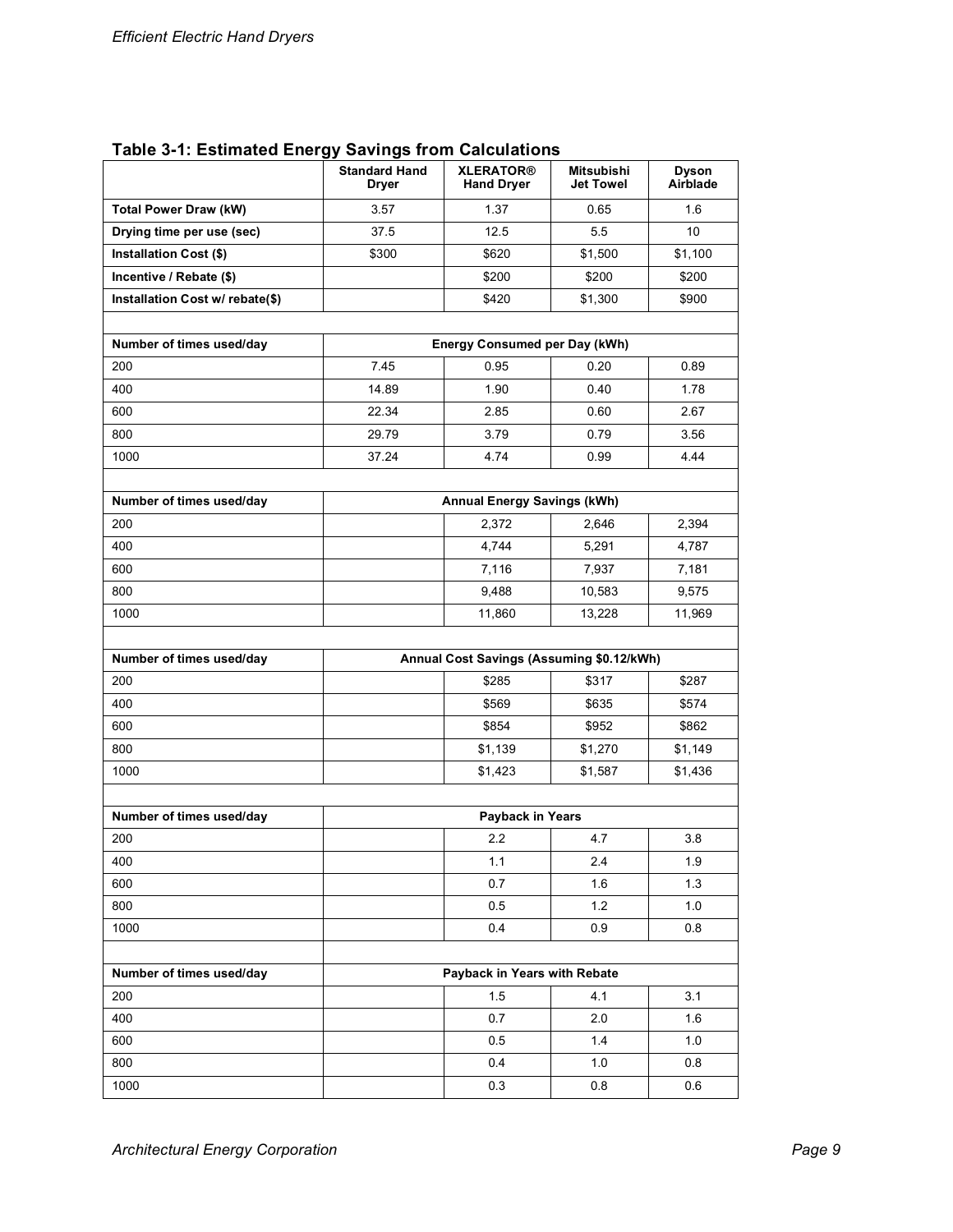#### **3.3 Other System Benefits**

The biggest impact will be the reduction in consumption of paper towels. This leads to savings on labor and solid waste disposal costs for the customer. The reduction in paper towel consumption will also lead to other environmental benefits.

The quick drying time will also increase user satisfaction, and may allow a reduced number of dryers to be installed. Reducing the number of dryers in a restroom will reduce the first cost, reducing the payback period.

#### **3.4 Demand Response Capability**

Although efficient electric hand dryers do reduce demand compared with standard hand dryers, it is uncertain how 'demand response' will be achieved in these devices unless they are powered from an electric circuit that can be shut down during peak periods. Powering through such a circuit would not be practical, since restroom users would have no way to dry their hands. Also, as sanitary devices, hand dryers probably need to be available full-time. Some peak demand reduction is likely to occur, but would need to be quantified through field experiments.

#### **3.5 Cost Effectiveness**

Estimated retail cost for the XLERATOR hand dryer is about \$620; for the Jet Towel, about \$1,500. Significant discounts are available for volume purchases, which would reduce the payback period.

#### *3.5.1 Factors Affecting Cost Effectiveness*

Although this measure is cost effective, there are several project-specific factors that will impact energy savings.

- Best Locations The efficient hand dryers can be installed in common area restrooms, and in restrooms and hand washing areas where they will be used by employees.
- Installation Costs The cost to install energy efficient hand dryers will be least when replacing an existing electric hand dryer. The cost will be higher when replacing paper or cloth towels, because electrical wiring will have to be connected to each dryer.
- Hotel Type Hotels with significant traffic in public restrooms will have shorter payback periods. Hotels that host conventions, conferences, and other large gatherings are ideal candidates for efficient hand dryers.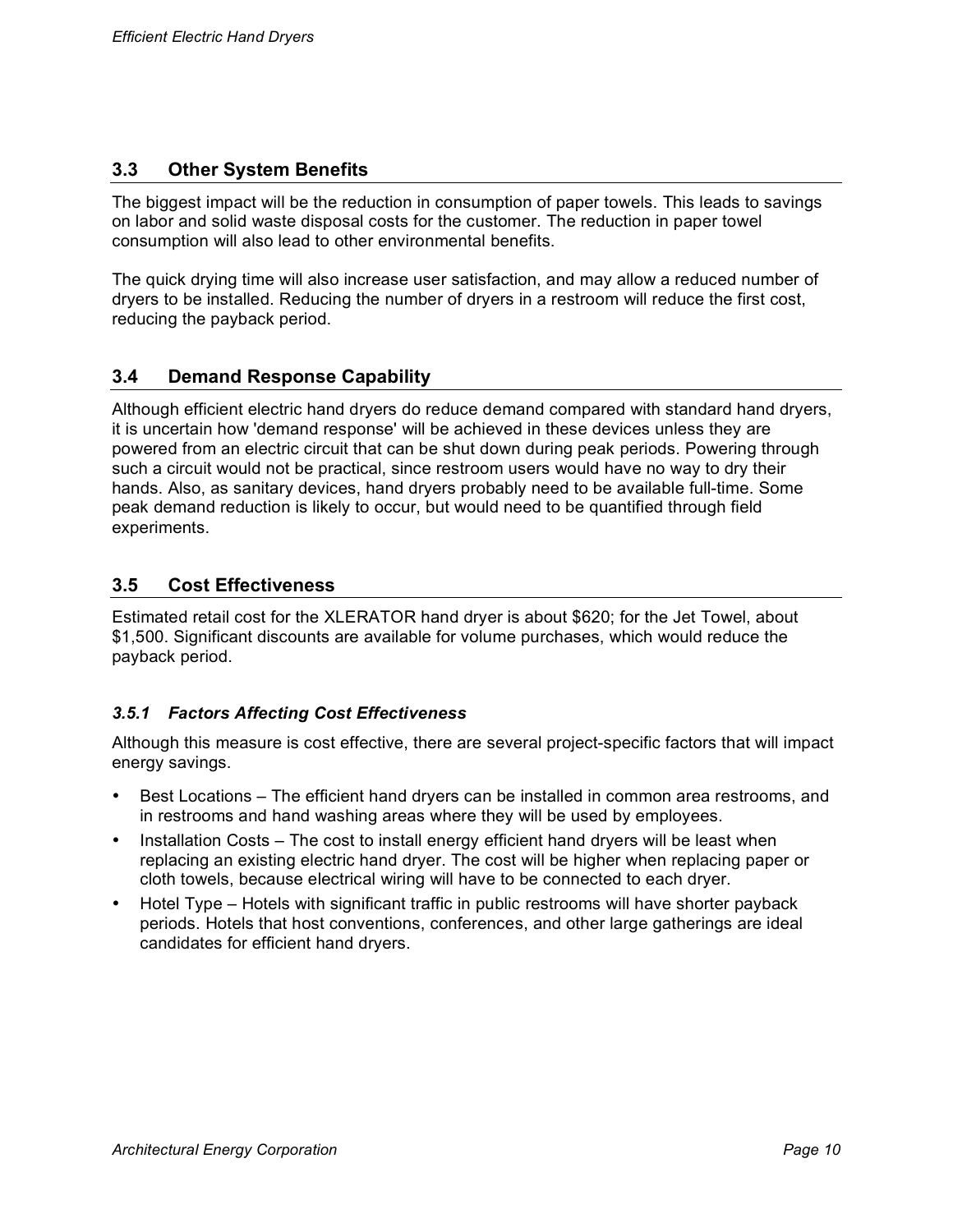## **4.0 Design Considerations**

#### **4.1 Implementation Issues**

The Jet Towel needs to be hard wired for 220-volt power. It can be easily wall mounted and for areas where wall mounting is not possible it can be securely affixed to an optional pedestal.

The XLERATOR is available for operation with 110/120 volts, 208 volts, 220/240 volts, and 277 volt power supply. A recess kit is available for installations compliant with the ADA.

For bathrooms without existing hand dryers, an extra cost will be required to provide an electrical connection.

#### **4.2 System Persistence Risks**

Some customers dislike the unheated air used in both the Jet Towel and Airblade, though comments from users at existing installations are mostly positive

Customers may not initially recognize the Jet Towel or the Airblade as hand dryers, since they do not look like conventional hand dryers. Clearly posted signs can ameliorate that risk. Though the openings for inserting hands are fairly large for both these products, oversize jewelry or watches may interfere with the operation of the dryers and should be removed prior to use.

Care should be taken to remove unusual chemicals or substances from hands before the Jet Towel is used, as these will shorten the product life.

#### **4.3 Codes and Standards**

Efficient electric hand dryers are off-the-shelf products and are designed with the applicable electric codes in mind.

The Americans with Disabilities Act (ADA) requires that hand dryers be installed so that the highest operable part is within the reach of a person who uses a wheelchair.

The XLERATOR is available with an optional recess kit that will allow people with disabilities to use the dryer. The Jet Towel can be installed for disabled persons.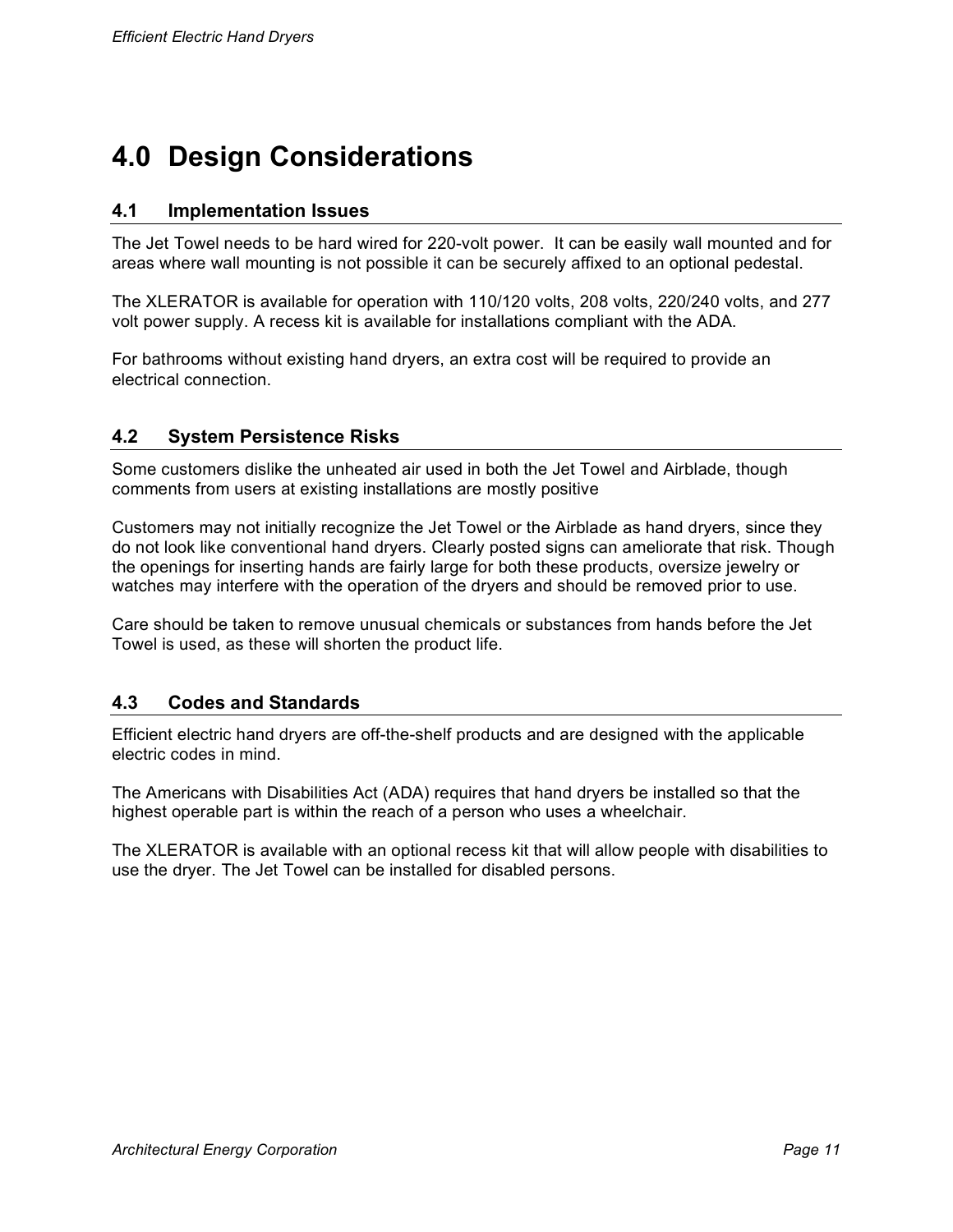# **5.0 Energy Savings Opportunity in PG&E's Territory**

The opportunity for energy savings can be estimated based on average energy savings and estimates of installation costs in new construction and as retrofits. Depending on frequency of use, the dryer can save anywhere from 2,300 kWh to 13,000 kWh/year based on the calculated estimates presented in this report.

Assuming 200 uses per day, the average energy savings for all the products are 2,470 kWh/year. The average demand reduction will be close to 2.3 kW. The demand reduction is not sustained for very long, since these units only operate for 15 seconds or less at a time

A potential market impact is shown in Table 5-1, for an assumed 10% market penetration.

| National hotel construction estimate   | 80,000,000     | ft <sup>2</sup> per year | CBECS database, table B9, 1990-2000 <sup>1</sup>                                                                                                                               |
|----------------------------------------|----------------|--------------------------|--------------------------------------------------------------------------------------------------------------------------------------------------------------------------------|
| California hotel construction estimate | 3,809,524      | $ft^2$ per year          | Assumption that PG&E territory per capita<br>construction rate is same as national rate                                                                                        |
| Guestroom construction estimate        | 2,857,143      | $ft^2$ per year          | Assumption that 75% of floor space is<br>guestrooms                                                                                                                            |
| Guestroom size                         | 450            | $ft^2$ per year          | Assumption used in PIER evaluation for hotel<br>bathroom lighting control <sup>2</sup>                                                                                         |
| Annual guestrooms added                | 6,349          | rooms / yr               |                                                                                                                                                                                |
| Retrofit market                        | 12,698         | rooms / yr               | Assumption that retrofit market is twice that of<br>new construction                                                                                                           |
| Market penetration                     | 10%            |                          |                                                                                                                                                                                |
| Incentive program length               | $\overline{2}$ | years                    |                                                                                                                                                                                |
| Market size                            | 2,540          | rooms                    |                                                                                                                                                                                |
| Common restrooms                       | 100            | restrooms                | Assumption based on 1 public restroom for<br>every 25 guest rooms                                                                                                              |
| Per dryer energy savings               | 2,470          | kWh                      | Assumption of one dryer per restroom                                                                                                                                           |
| Per dryer demand savings               | 2,300          | W                        | Instantaneous value, not sustained.                                                                                                                                            |
| Annual PG&E energy savings             | 247            | <b>MWh</b>               | Anticipated energy savings which can be<br>achieved, if 10% market penetration is<br>achieved.                                                                                 |
| Annual PG&E demand savings             | 77             | kW                       | Anticipated demand reduction which can be<br>achieved, if 10% market penetration is<br>achieved. Assumes that dryer runs 20 seconds<br>out of each minute during peak periods. |

#### **Table 5-1: Potential Market Impact**

 $1$  U.S. Energy Information Administration, 1999 Commercial Buildings Energy Consumption Survey: Detailed Tables, table B9.

 $2$  Siminovitch, M. 2003. Performance Analysis of Hotel Lighting Control System. PIER Lighting Research Program. Deliverable 4.2.1b. Contract 500-01-041. California Energy Commission. Aug. 2003.